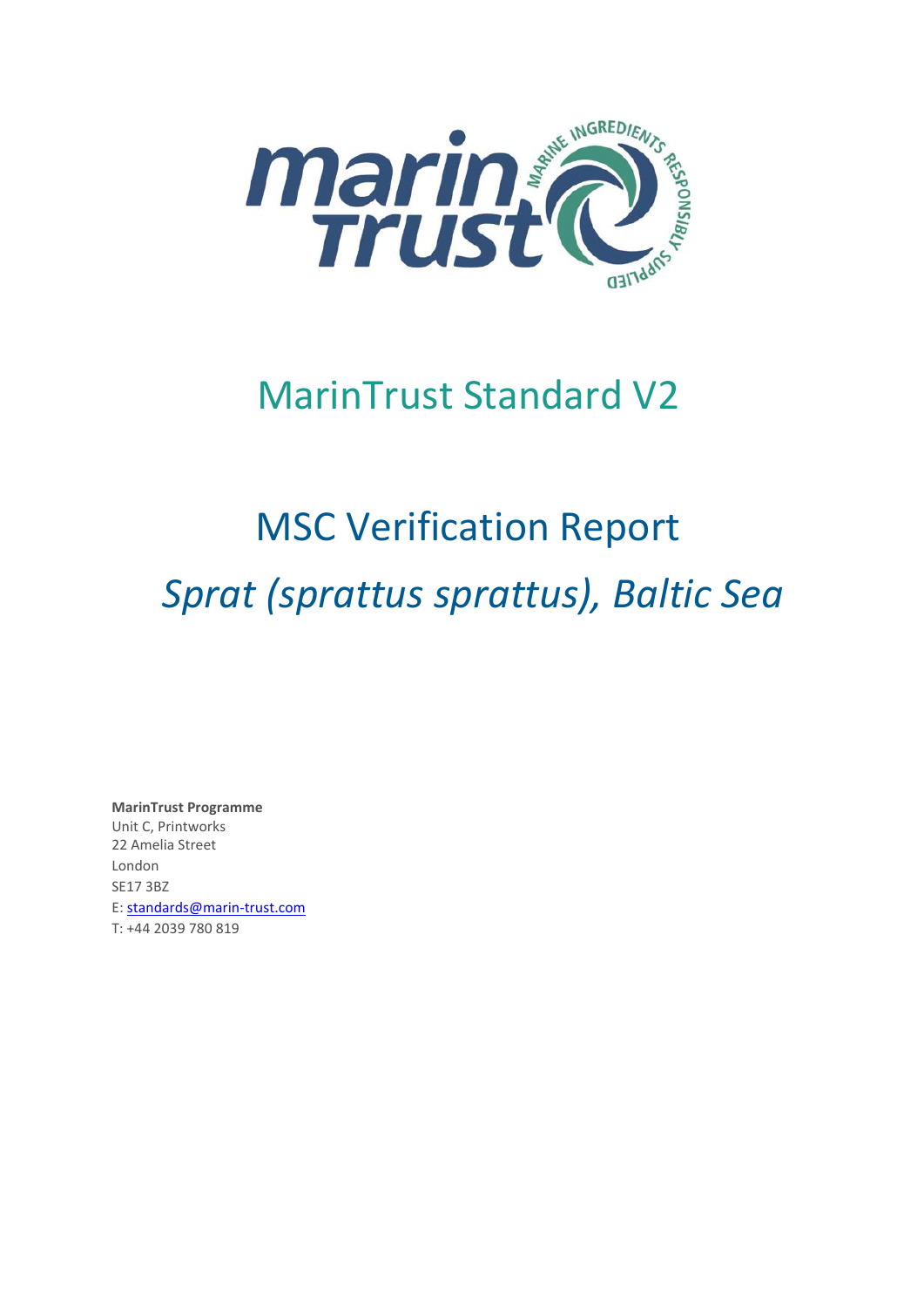

#### Table 1 Application details and summary of the assessment outcome

| <b>Fishery For Verification</b>                     | Species:                         | Sprat (Sprattus sprattus) |
|-----------------------------------------------------|----------------------------------|---------------------------|
|                                                     | Geographical area:               | ICES subdivisions 25-32   |
|                                                     | Stock:                           | <b>Baltic Sea</b>         |
|                                                     | Gear:                            | Pelagic trawl             |
| <b>MSC Certification</b><br><b>Report Reference</b> | Finland Baltic herring and sprat |                           |
| <b>Date</b>                                         | February 2022                    |                           |
| <b>Report Code</b>                                  | MSCV <sub>9</sub>                |                           |
| Assessor                                            | <b>Conor Donnelly</b>            |                           |

| Application details and summary of the assessment outcome |                       |                                   |  |
|-----------------------------------------------------------|-----------------------|-----------------------------------|--|
| Company Name(s): Eesti Kalatootjate Keskühistu            |                       |                                   |  |
| Country: Estonia                                          |                       |                                   |  |
| Email address:                                            |                       | <b>Applicant Code:</b>            |  |
| <b>Certification Body Details</b>                         |                       |                                   |  |
| Name of Certification Body:                               |                       | <b>Global Trust Certification</b> |  |
| Assessor                                                  | <b>Conor Donnelly</b> |                                   |  |
| <b>Verification Period</b>                                | To February 2022      |                                   |  |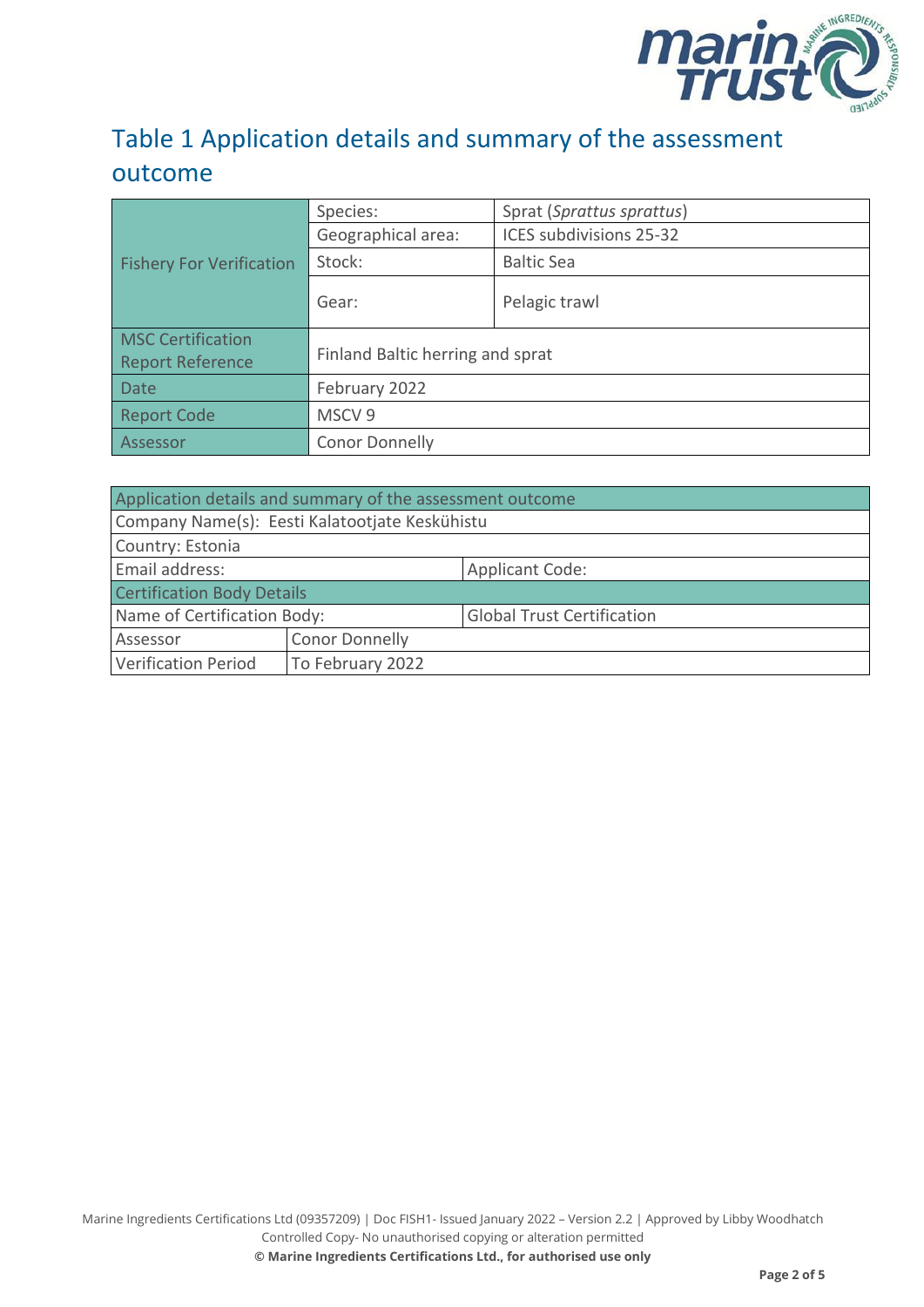### <span id="page-2-0"></span>Table 2 Summary of Results

| Verification                                                                                                                                                                                                                                                 | <b>MSC Report</b>                                                                                                         | MarinTrust applicant                                                                        | <b>Results</b>                                                                           |  |
|--------------------------------------------------------------------------------------------------------------------------------------------------------------------------------------------------------------------------------------------------------------|---------------------------------------------------------------------------------------------------------------------------|---------------------------------------------------------------------------------------------|------------------------------------------------------------------------------------------|--|
| Scope (Species and<br>Area)                                                                                                                                                                                                                                  | Sprat (Sprattus sprattus);<br>ICES Subdivisions 22-32.                                                                    | Sprat (Sprattus sprattus);<br>ICES subdivisions 25-32                                       | Scope matches                                                                            |  |
| Stock                                                                                                                                                                                                                                                        | <b>Baltic Sea (ICES</b><br>Subdivisions 22-32)                                                                            | <b>Baltic Sea</b>                                                                           | Scope matches                                                                            |  |
| <b>Vessel list</b>                                                                                                                                                                                                                                           | Vessel list available at<br>https://fisheries.msc.org/<br>en/fisheries/finland-<br>baltic-herring-<br>sprat/@@assessments | Eesti Kalapüügi-ühistu,<br>Eesti Kutseliste Kalurite<br>Ühistu, Eesti Traalpüügi-<br>ühistu | Scope doesn't<br>match. Vessels<br>referred to by<br>applicant aren't on<br>the MSC list |  |
| Determination                                                                                                                                                                                                                                                |                                                                                                                           |                                                                                             |                                                                                          |  |
| The applicant is sourcing from MSC fisheries and the scope of the client's application with<br>regard this species/stock and the MSC UoA does not match. Accordingly, the stock is NOT<br>APPROVED in line with section 1.2 of the MarinTrust Standard v2.0. |                                                                                                                           |                                                                                             |                                                                                          |  |
| <b>Notes for On-site Auditor</b>                                                                                                                                                                                                                             |                                                                                                                           |                                                                                             |                                                                                          |  |
| <b>NA</b>                                                                                                                                                                                                                                                    |                                                                                                                           |                                                                                             |                                                                                          |  |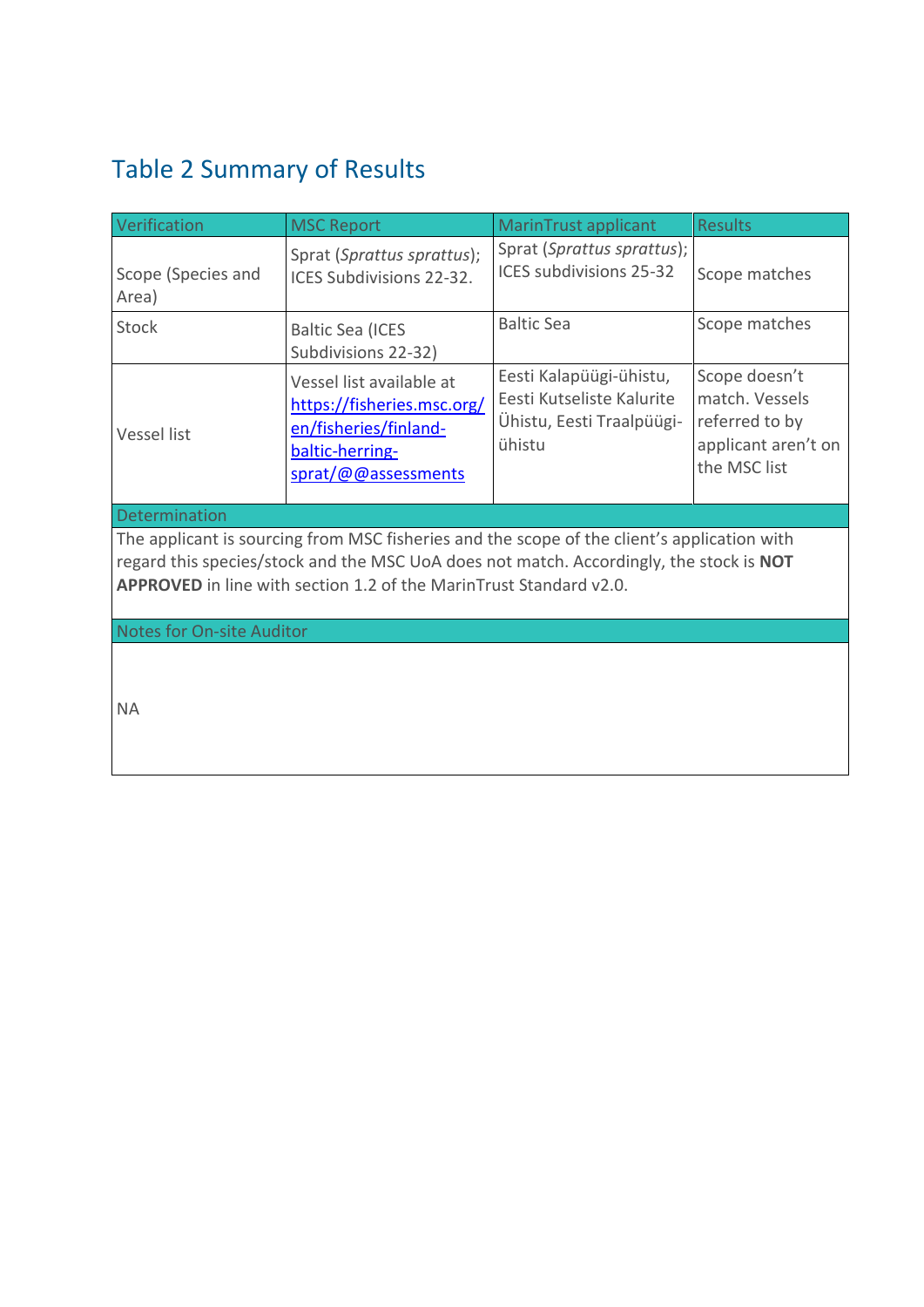

#### Assessor Guidance

#### **HOW TO COMPLETE THIS VERIFICATION REPORT**

The process for completing the template for MSC Verification is as follows:

- 1. Compare the scopes of the MSC certification and the MarinTrust applicant fishery. Use **T[ABLE](#page-3-0) 3**. definitions to complete Results section.
- 2. Reach a final approval recommendation. After completing Scope **T[ABLE](#page-3-0) 3** the assessment team will be able to provide a final decision on approval. Results shown in **T[ABLE](#page-2-0) 2**.

#### <span id="page-3-0"></span>Table 3 Scope definitions according to standards

| <b>Definition</b>                 | <b>MSC Unit of</b><br>Certification<br><b>Definition</b><br>(V1.3) | MSC Unit of Certification Definition (MSC<br>Fisheries Certification Requirements v 2.0)                                                                                      | <b>MARINTRUST Unit of</b><br>Approval definition                                                                                                                                                   | Scope<br>comparison |
|-----------------------------------|--------------------------------------------------------------------|-------------------------------------------------------------------------------------------------------------------------------------------------------------------------------|----------------------------------------------------------------------------------------------------------------------------------------------------------------------------------------------------|---------------------|
| <b>Target</b><br><b>Species</b>   | The target<br>species                                              | The target species                                                                                                                                                            | Intended species<br>which is sought after<br>and the focus of<br>fishing effort                                                                                                                    |                     |
| <b>Results</b>                    | <b>NA</b>                                                          | Sprat (Sprattus sprattus)                                                                                                                                                     | <b>Sprat (Sprattus</b><br>sprattus)                                                                                                                                                                | Scope<br>matches    |
| <b>Stock</b><br><b>Definition</b> | The target<br>stock (s)                                            | A description of the biological unit stock<br>exploited by the fishery, as commonly used in<br>management and assessment reports (e.g.<br>North Sea spring spawning herring). | Subpopulation of<br>species which is self-<br>sustaining within a<br>distinct area, as<br>commonly used in<br>management and<br>assessment reports<br>(e.g. North Sea spring<br>spawning herring). |                     |
| <b>Results</b>                    | <b>NA</b>                                                          | <b>Baltic Sea (ICES Subdivisions 22-32)</b>                                                                                                                                   | <b>Baltic Sea</b>                                                                                                                                                                                  | Scope<br>matches    |

Marine Ingredients Certifications Ltd (09357209) | Doc FISH1- Issued January 2022 – Version 2.2 | Approved by Libby Woodhatch Controlled Copy- No unauthorised copying or alteration permitted **© Marine Ingredients Certifications Ltd., for authorised use only**